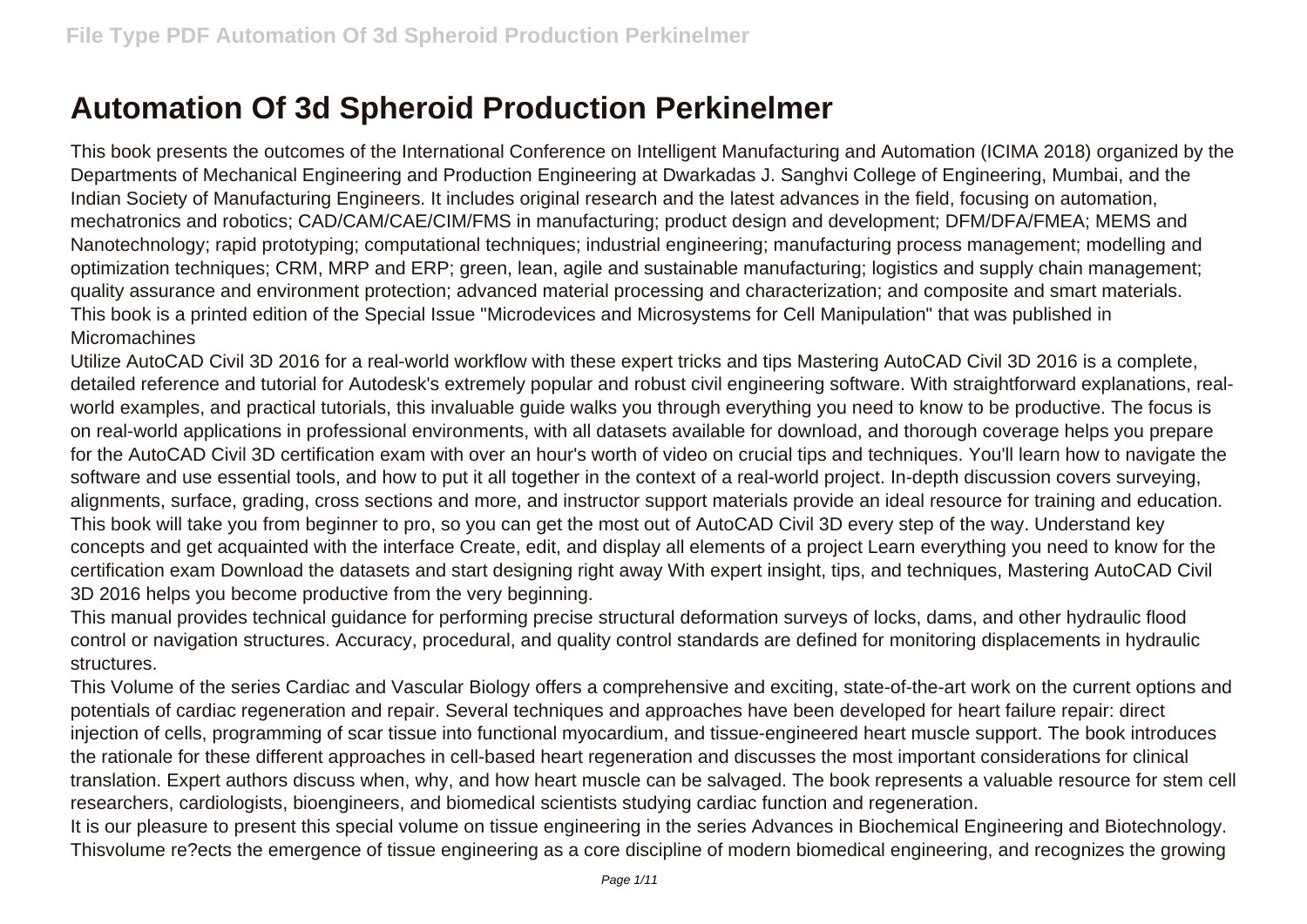synergies between the technological developments in biotechnology and biomedicine. Along this vein, the focusof thisvolume istoprovide abiotechnology driven perspective on cell engineering fundamentals while highlighting their signi?cance in p- ducing functional tissues. Our aim is to present an overview of the state of the art of a selection of these technologies, punctuated with current applications in the research and development of cell-based therapies for human disease. To prepare this volume, we have solicited contributions from leaders and experts in their respective ?elds, ranging from biomaterials and bioreactors to gene delivery and metabolic engineering. Particular emphasis was placed on including reviews that discuss various aspects of the biochemical p- cesses underlying cell function, such as signaling, growth, differentiation, and communication. The reviews of research topics cover two main areas: cel- lar and non-cellular components and assembly; evaluation and optimization of tissue function; and integrated reactor or implant system development for research and clinical applications. Many of the reviews illustrate how bioche- cal engineering methods are used to produce and characterize novel materials (e. g. genetically engineered natural polymers, synthetic scaffolds with ce- type speci?c attachment sites or inductive factors), whose unique properties enable increased levels of control over tissue development and architecture.

Cancer cell biology research in general, and anti-cancer drug development specifically, still relies on standard cell culture techniques that place the cells in an unnatural environment. As a consequence, growing tumor cells in plastic dishes places a selective pressure that substantially alters their original molecular and phenotypic properties.The emerging field of regenerative medicine has developed bioengineered tissue platforms that can better mimic the structure and cellular heterogeneity of in vivo tissue, and are suitable for tumor bioengineering research. Microengineering technologies have resulted in advanced methods for creating and culturing 3-D human tissue. By encapsulating the respective cell type or combining several cell types to form tissues, these model organs can be viable for longer periods of time and are cultured to develop functional properties similar to native tissues. This approach recapitulates the dynamic role of cell–cell, cell–ECM, and mechanical interactions inside the tumor. Further incorporation of cells representative of the tumor stroma, such as endothelial cells (EC) and tumor fibroblasts, can mimic the in vivo tumor microenvironment. Collectively, bioengineered tumors create an important resource for the in vitro study of tumor growth in 3D including tumor biomechanics and the effects of anti-cancer drugs on 3D tumor tissue. These technologies have the potential to overcome current limitations to genetic and histological tumor classification and development of personalized therapies.

This volume explores the latest developments and contributions to the field of 3D bioprinting, and discusses its use for quality R&D and translation. The chapters in this book are divided into two parts: Part one covers generic themes in bioprinting to introduce novice readers to the field, while also providing experts with new and helpful information. Part two discusses protocols used to prepare, characterize, and print a variety of biomaterials, cells, and tissues. These chapters also emphasize methods used for printing defined and humanized constructs suitable for human tissue modelling in research and applicable to clinical product development. Written in the highly successful Methods in Molecular Biology series format, chapters include introductions to their respective topics, lists of the necessary materials and reagents, stepby-step, readily reproducible laboratory protocols, and tips on troubleshooting and avoiding known pitfalls. Cutting-edge and comprehensive, 3D Bioprinting: Methods and Protocols is a valuable resource for researchers and bioprinting laboratories/facilities interested in learning more about this rapidly evolving technology.

This volume covers the topics presented at the 3rd International Conference on Tumor Microenvironment and Cellular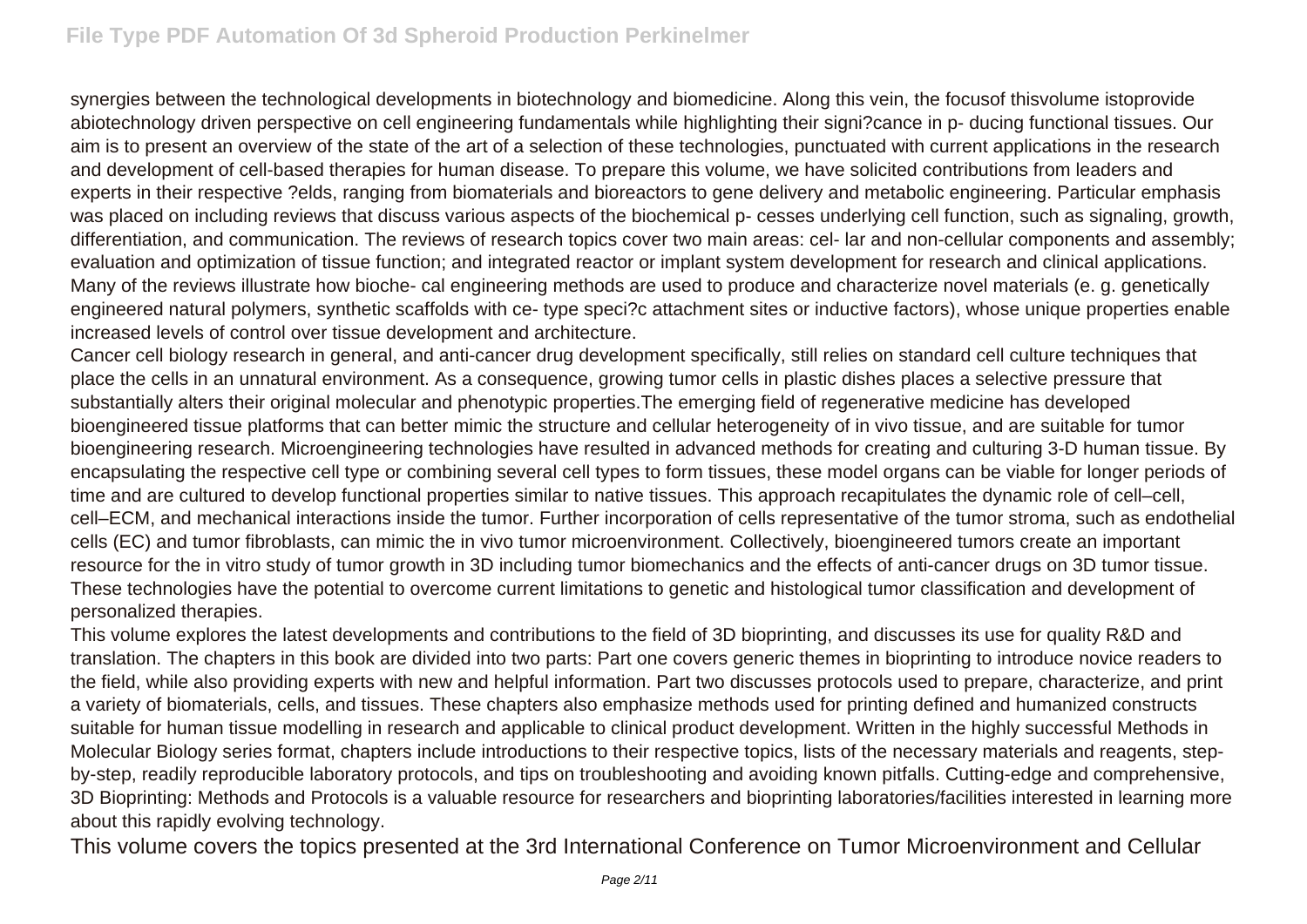Stress by an international community of researchers. The conference brings together scientists to discuss different cellular and animal models of tumor microenvironment study and identify common pathways that are candidates for therapeutic intervention; stimulate collaboration between groups that are more focused on elucidation of biochemical aspects of stress biology (e.g., HIF regulation) and groups that study the pathophysiological aspects of stress pathways or engaged in drug discovery; and critically evaluate novel targets for imaging or therapeutic intervention that would be of use to the tumor microenvironment community and pharmaceutical industry.

In the past several decades, there has been a substantial increase in the availability of in vitro test methods for evaluating chemical safety in an international regulatory context. To foster confidence in in vitro alternatives to animal testing, the test methods and conditions under which ...

First published in 1943, Vitamins and Hormones is the longest-running serial published by Academic Press. The Editorial Board now reflects expertise in the field of hormone action, vitamin action, X-ray crystal structure, physiology and enzyme mechanisms. Under the capable and qualified editorial leadership of Dr. Gerald Litwack, Vitamins and Hormones continues to publish cutting-edge reviews of interest to endocrinologists, biochemists, nutritionists, pharmacologists, cell biologists and molecular biologists. Others interested in the structure and function of biologically active molecules like hormones and vitamins will, as always, turn to this series for comprehensive reviews by leading contributors to this and related disciplines. This volume focuses on stem cell regulators. Longest running series published by Academic Press Contributions by leading international authorities

This is the first book about the "Kenzan" method for scaffold-free biofabrication, which does not rely on biomaterials as scaffolds to ensure correct multicellular spheroid positioning for building three dimensional construct only made from cells. The book explains the basic principles and concepts of the microneedle-based ("Kenzan") method of building surgically-implantable tissue constructs using robotic cell spheroid-based three-dimensional bioprinting, a novel technology that opens up unique opportunities for the bioengineering of tissues and organs. First book on the novel Kenzan method of tissue engineering; Explains basic concepts and applications for organ regeneration modeling; Introduces a unique robotic system for scaffold-free cell construction.

This Open Access textbook provides students and researchers in the life sciences with essential practical information on how to quantitatively analyze data images. It refrains from focusing on theory, and instead uses practical examples and step-by step protocols to familiarize readers with the most commonly used image processing and analysis platforms such as ImageJ, MatLab and Python. Besides gaining knowhow on algorithm usage, readers will learn how to create an analysis pipeline by scripting language; these skills are important in order to document reproducible image analysis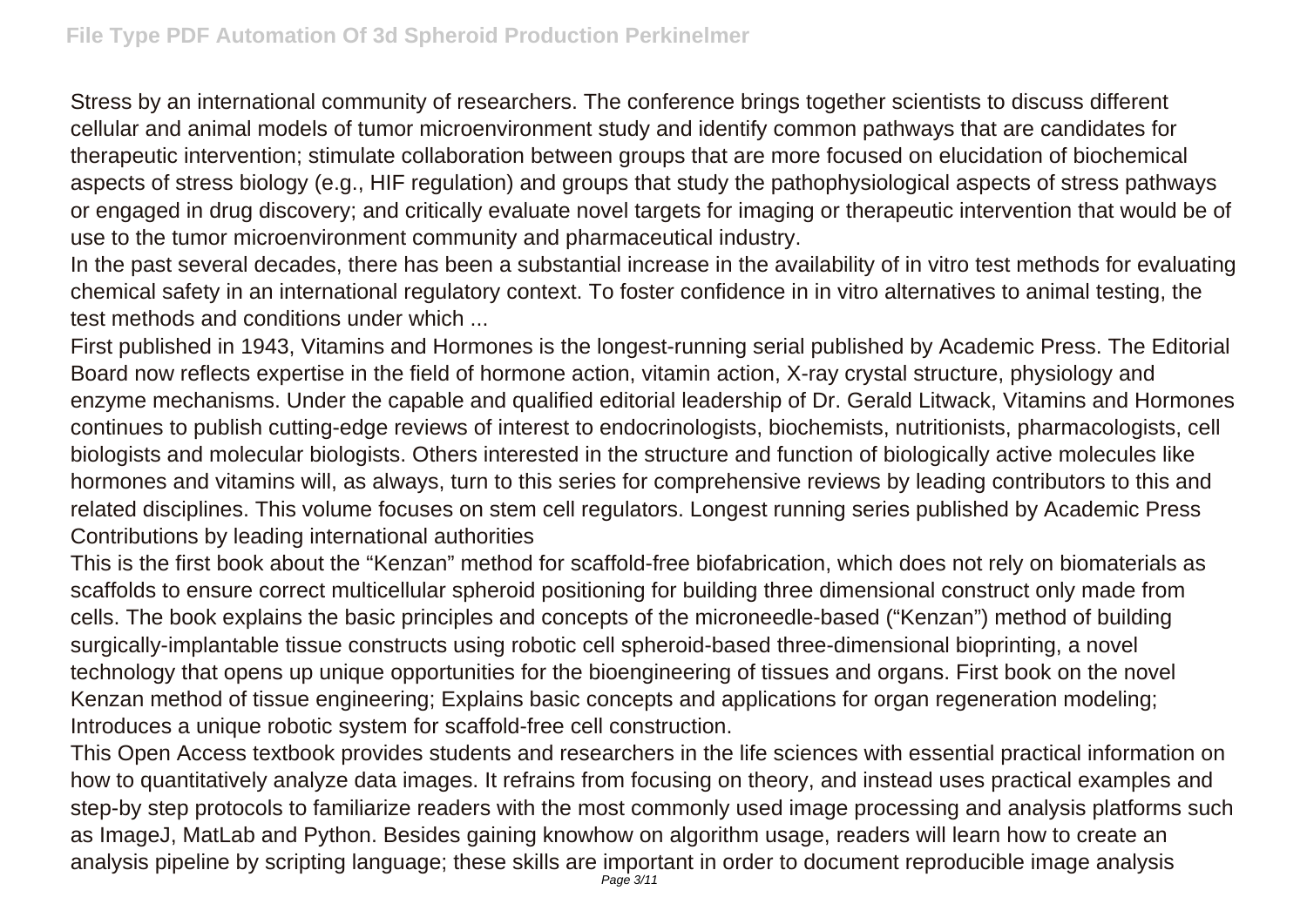workflows. The textbook is chiefly intended for advanced undergraduates in the life sciences and biomedicine without a theoretical background in data analysis, as well as for postdocs, staff scientists and faculty members who need to perform regular quantitative analyses of microscopy images.

Biomaterials for 3D Tumor Modeling reviews the fundamentals and most relevant areas of the latest advances of research of 3D cancer models, focusing on biomaterials science, tissue engineering, drug delivery and screening aspects. The book reviews advanced fundamental topics, including the causes of cancer, existing cancer models, angiogenesis and inflammation during cancer progression, and metastasis in 3D biomaterials. Then, the most relevant biomaterials are reviewed, including methods for engineering and fabrication of biomaterials. 3D models for key biological systems and types of cancer are also discussed, including lung, liver, oral, prostate, pancreatic, ovarian, bone and pediatric cancer. This book is suitable for those working in the disciplines of materials science, biochemistry, genetics, molecular biology, drug delivery and regenerative medicine. Reviews key biomaterials topics, including synthetic biomaterials, hydrogels, e-spun materials and nanoparticles Provides a comprehensive overview of 3D cancer models for key biological systems and cancer types Includes an overview of advanced fundamental concepts for an interdisciplinary audience in materials science, biochemistry, regenerative medicine and drug delivery

3D Bioprinting: Fundamentals, Principles and Applications provides the latest information on the fundamentals, principles, physics, and applications of 3D bioprinting. It contains descriptions of the various bioprinting processes and technologies used in additive biomanufacturing of tissue constructs, tissues, and organs using living cells. The increasing availability and decreasing costs of 3D printing technologies are driving its use to meet medical needs, and this book provides an overview of these technologies and their integration. Each chapter discusses current limitations on the relevant technology, giving future perspectives. Professor Ozbolat has pulled together expertise from the fields of bioprinting, tissue engineering, tissue fabrication, and 3D printing in his inclusive table of contents. Topics covered include raw materials, processes, machine technology, products, applications, and limitations. The information in this book will help bioengineers, tissue and manufacturing engineers, and medical doctors understand the features of each bioprinting process, as well as bioink and bioprinter types. In addition, the book presents tactics that can be used to select the appropriate process for a given application, such as tissue engineering and regenerative medicine, transplantation, clinics, or pharmaceutics. Describes all aspects of the bioprinting process, from bioink processing through design for bioprinting, bioprinting techniques, bioprinter technologies, organ printing, applications, and future trends Provides a detailed description of each bioprinting technique with an in-depth understanding of its process modeling, underlying physics and characteristics, suitable bioink and cell types printed, and major accomplishments Page 4/11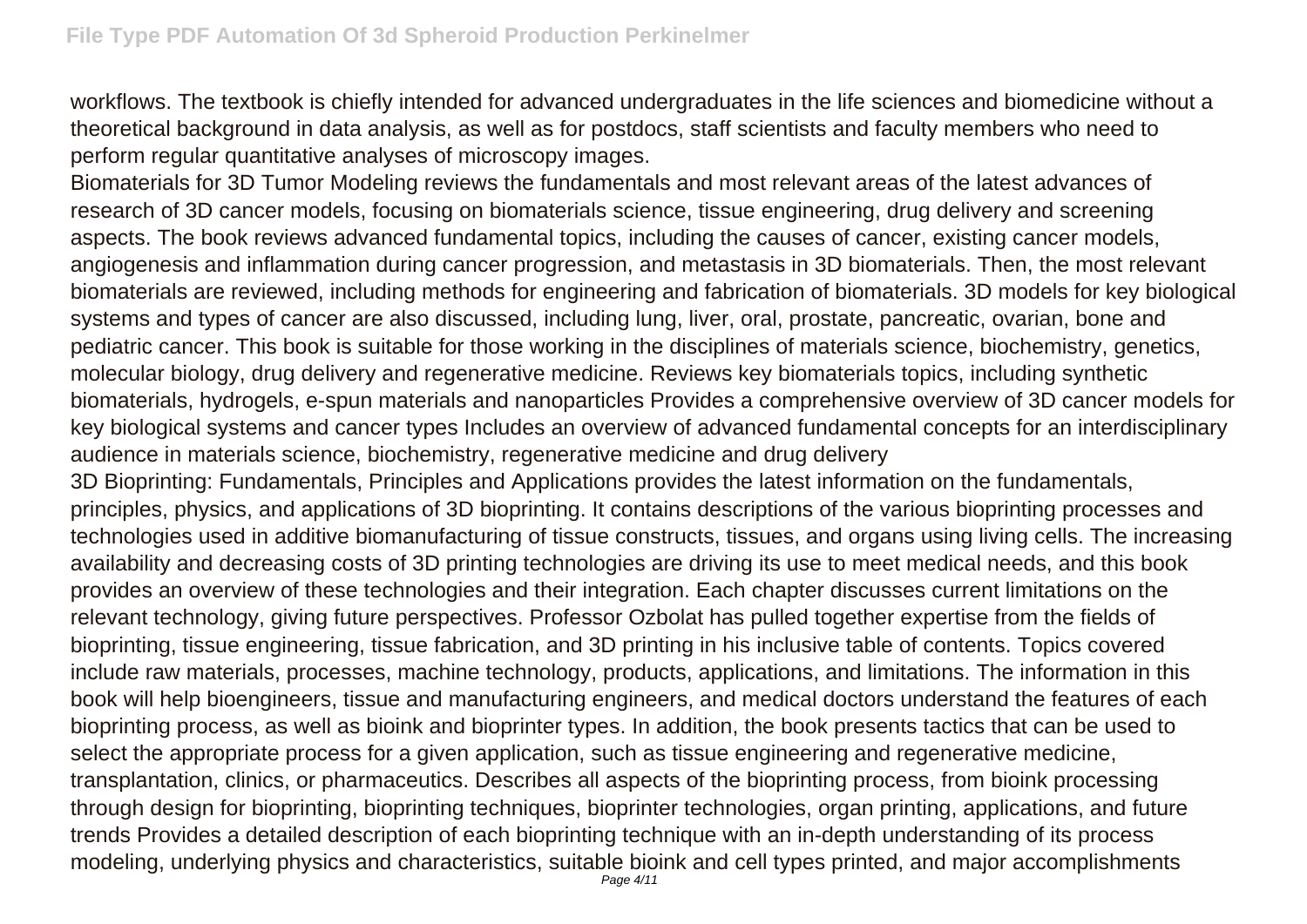achieved thus far Explains organ printing technology in detail with a step-by-step roadmap for the 3D bioprinting of organs from isolating stem cells to the post-transplantation of organs Presents tactics that can be used to select the appropriate process for a given application, such as tissue engineering and regenerative medicine, transplantation, clinics, or pharmaceutics

Miniaturization in the fields of chemistry and molecular biology has resulted in the "lab-on-a-chip." Such systems are micro-fabricated devices capable of handling extremely small fluid volumes facilitating the scaling of single or multiple lab processes down to a microchip-sized format. The convergence of lab-on-a-chip technology with the field of cell biology facilitated the development of "organ-on-a-chip" systems. Such systems simulate the function of tissues and organs, having the potential to bypass some cell and animal testing methods. These technologies have generated high interest as applications for disease modeling and drug discovery. This book, edited by Drs. Sean Murphy and Anthony Atala, provides a comprehensive coverage of the technologies that have been used to develop organ-on-a-chip systems. Known leaders cover the basics to the most relevant and novel topics in the field, including micro-fabrication, 3D bioprinting, 3D cell culture techniques, biosensor design and microelectronics, micro-fluidics, data collection, and predictive analysis. The book describes specific tissue types amenable for disease modeling and drug discovery applications. Lung, liver, heart, skin and kidney "on-a-chip" technologies are included as well as a progress report on designing an entire "body-on-a-chip" system. Additionally, the book covers applications of various systems for modeling tissue-specific cancers, metastasis, and tumor microenvironments; and provides an overview of current and potential applications of these systems to disease modeling, toxicity testing, and individualized medicine.

In this expert handbook both the topics and contributors are selected so as to provide an authoritative view of possible applications for this new technology. The result is an up-to-date survey of current challenges and opportunities in the design and operation of bioreactors for highvalue products in the biomedical and chemical industries. Combining theory and practice, the authors explain such leading-edge technologies as single-use bioreactors, bioreactor simulators, and soft sensor monitoring, and discuss novel applications, such as stem cell production, process development, and multi-product reactors, using case studies from academia as well as from industry. A final section addresses the latest trends, including culture media design and systems biotechnology, which are expected to have an increasing impact on bioreactor design. With its focus on cutting-edge technologies and discussions of future developments, this handbook will remain an invaluable reference for many years to come.

Flow cytometry has rapidly evolved into a technique for rapid analysis of DNA content, cellular marker expression and electronic sorting of cells of interest for further investigations. Flow cytometers are being extensively used for monitoring of cellular DNA content, phenotype expression, drug transport, calcium flux, proliferation and apoptosis. Phenotypic analysis of marker expression in leukemic cells has become an important tool for diagnostic and therapeutic monitoring of patients. Recent studies have explored the use of flow cytometry for monitoring hormone receptor expression in human solid tumors and for studies in human genomics. Contributions in the current volume are based on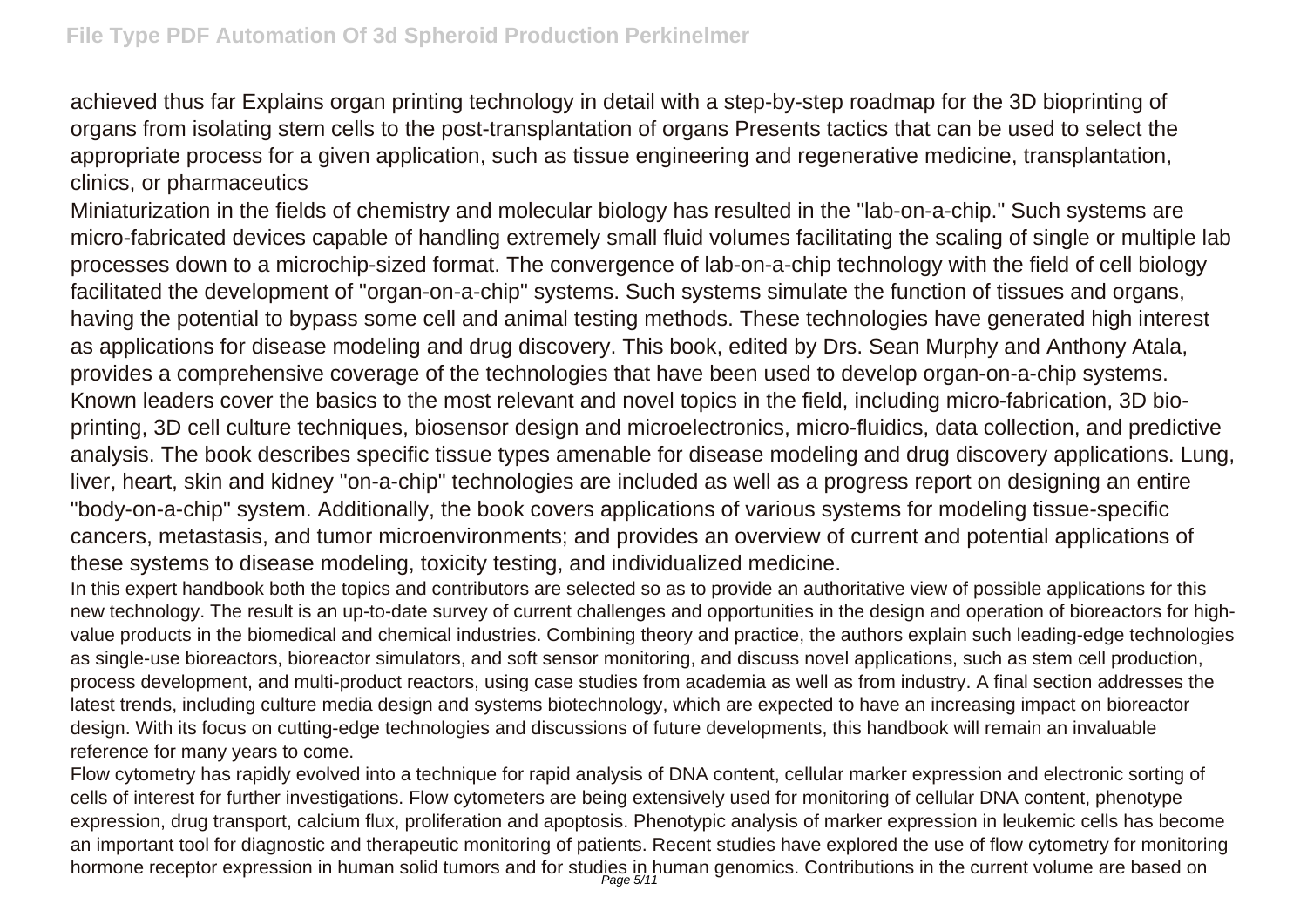presentations made at the First Indo-US workshop on Flow Cytometry in which experts from USA, UK and India discussed applications of flow cytometry in biological and medical research. This book will be of interest to post graduates and researchers in the fields of pathology, cytology, cell biology and molecular biology.

This book is a printed edition of the Special Issue "3D Printed Microfluidic Devices" that was published in Micromachines Recently, stem cells have been drawing increasing interest in basic and translational research that aims to understand stem cell biology and generate new therapies for various disorders. Many stem cells can be cultured in 2D relatively easily using tissue culture plastic. However, many of these cultures do not represent the natural conditions of stem cells in the body. In the body, microenvironments include numerous supporting cells and molecules. Therefore, researchers and clinicians have sought ideal stem cell preparations for basic research and clinical applications, which may be attainable through 3D culture of stem cells. The 3D cultures mimic the conditions of the natural environment of stem cells better, as cells in 3D cultures exhibit many unique and desirable characteristics that could be beneficial for therapeutic interventions. 3D stem cell cultures may employ supporting structures, such as various matrices or scaffolds, in addition to stem cells, to support complex structures. This book brings together recent research on 3D cultures of various stem cells to increase the basic understanding of stem cell culture techniques and also to highlight stem cell preparations for possible novel therapeutic applications. This book provides an overview of established 3D cell culture assays from leaders in the field. Their contributions cover a wide spectrum of techniques and approaches for 3D cell culture, from organoid cultures through organotypic models to microfluidic approaches and emerging 3D bioprinting techniques, which are used in developmental, stem cell, cancer, and pharmacological studies, among many others. Written for the highly successful Methods in Molecular Biology series, chapters include introductions to their respective topics, lists of the necessary materials and reagents, step-by-step, readily reproducible laboratory protocols, and tips on troubleshooting and avoiding known pitfalls. Comprehensive and cutting-edge, 3D Cell Culture: Methods and Protocols aims to inspire researchers to develop novel 3D cell culture techniques according to their specific scientific needs and interests, leading to a new generation of physiologically relevant and realistic 3D cell cultures. Chapter 15 of this book is available open access under a CC BY 4.0 license.

This book summarizes the latest findings about the role of cancer stem cells (CSCs) in cancer biology and how this knowledge could be used for novel anticancer therapies. It provides an overview of CSCs in selected malignancies with particular emphasis on hematopoietic neoplasias. It then reviews the role of CSCs in metastasis formation and initiation of cancer relapses. It also examines the dark side of cancer therapy such as conventional cancer therapies that may lead to the origin of recurrence CSCs. Finally, it supplies a brief overview of current concepts that may allow for a selective eradication of CSCs.

Research into and interest in the role of stromal cells in immunology has exploded over the past 15 years. The conventional view that placed non-hematopoietic stromal cells as passive, structural, and supportive entities has now been replaced with an appreciation that these cells have active, dynamic roles during immune responses, and thus impact on the pathophysiology of multiple immune-mediated diseases. This book serves to provide solid grounding in the fundamentals of stromal immunology, focusing on the biological aspects of their function in addition to highlighting key areas for the development of the field in the future. The book is also a unique source of information on emerging concepts that place stromal cells from outside lymphoid organs as major contributors to the biology of diverse conditions, such as rheumatoid arthritis, chronic parasitic infection, inflammatory bowel disease, and cancer.

Essentials of 3D Biofabrication and Translation discusses the techniques that are making bioprinting a viable alternative in regenerative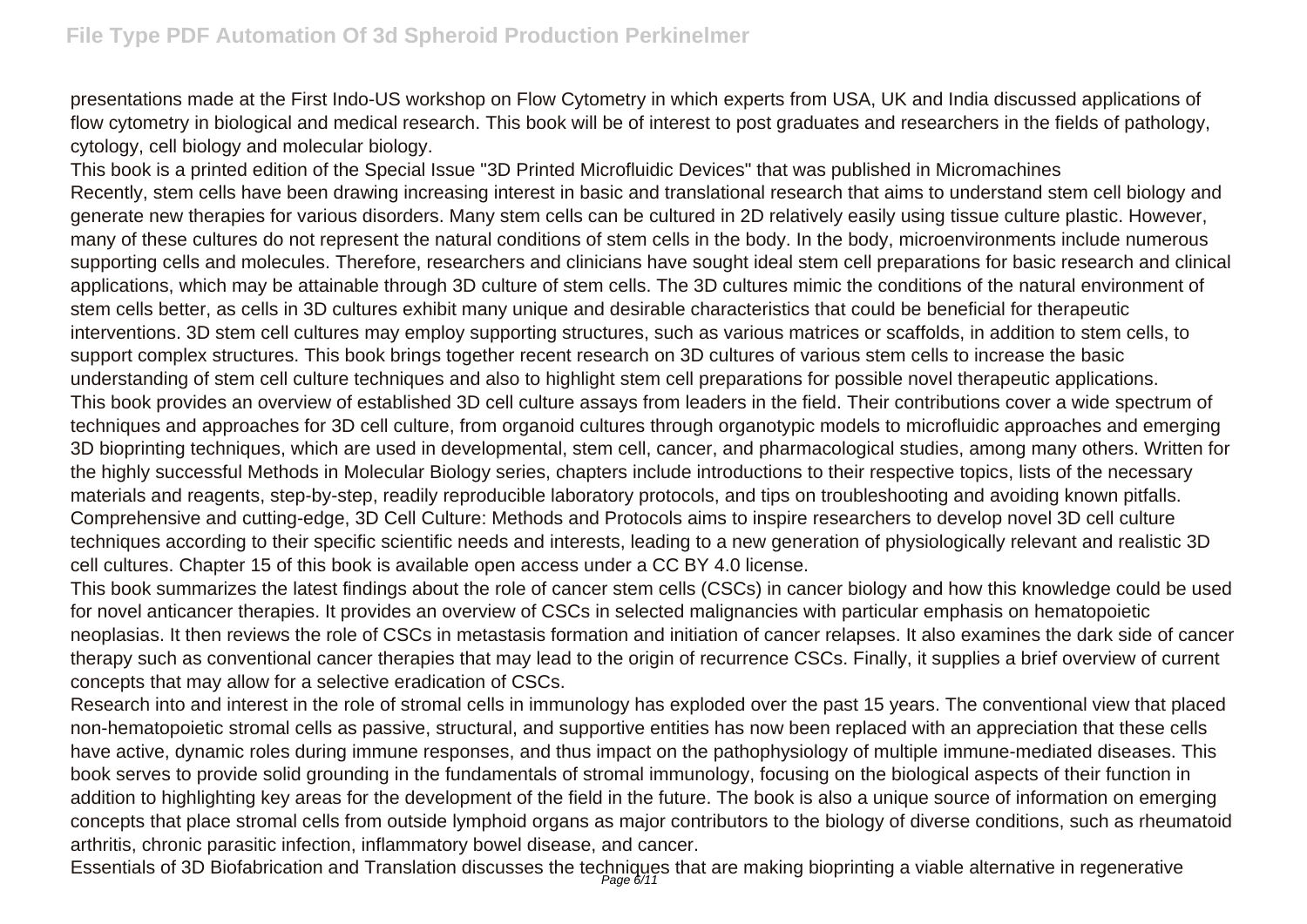medicine. The book runs the gamut of topics related to the subject, including hydrogels and polymers, nanotechnology, toxicity testing, and drug screening platforms, also introducing current applications in the cardiac, skeletal, and nervous systems, and organ construction. Leaders in clinical medicine and translational science provide a global perspective of the transformative nature of this field, including the use of cells, biomaterials, and macromolecules to create basic building blocks of tissues and organs, all of which are driving the field of biofabrication to transform regenerative medicine. Provides a new and versatile method to fabricating living tissue Discusses future applications for 3D bioprinting technologies, including use in the cardiac, skeletal, and nervous systems, and organ construction Describes current approaches and future challenges for translational science Runs the gamut of topics related to the subject, from hydrogels and polymers to nanotechnology, toxicity testing, and drug screening platforms

This masterful third edition of Freshney's Culture of Animal Cells updates and considerably expands the scope of its predecessor and still enables both the novice and the experiences researcher to apply the basic and more sophisticated techniques of tissue culture. New Topics covered include: the use of molecular techniques in cell culture, such as DNA fingerprinting, fluorescence in situ hybridization, and chromosome painting cell interactions in cell culture new methods for separating cells new or refined methods for accessing cytotoxicity, viability, and mutagenicity experimental details for culture of specialized cells types not covered in previous editions new or refined techniques for visualizing clues, including time-lapse photography and confocal microscopy The revised and expanded third edition offers the following features: over 350 new reference to the primary literature an international list of cell banks an international listing of reagants and commercial supplies a subject index a glossary Also available: 0471169021 Culture of Animal Cells: A Multimedia Guide CD-ROM \$150 est. From the reviews: "I strongly recommend this volume for any laboratory wishing to culture mammalian cells" - Biotechnology "It is not very often that it is possible to say of a book, 'I don't know how I managed without it previously.' Here is such a book" - Cell Biology International Reports

Technology Platforms for 3D Cell Culture: A Users Guide points to the options available to perform 3D culture, shows where such technology is available, explains how it works, and reveals how it can be used by scientists working in their own labs. Offers a comprehensive, focused guide to the current state-of-the-art technologies available for 3D cell culture Features contributions from leading developers and researchers active in 3D cell technology Gives clear instruction and guidance on performing specific 3D culture methods, along with colour illustrations and examples of where such technologies have been successfully applied Includes information on resources and technical support to help initiate the use of 3D culture methods

Technology Platforms for 3D Cell CultureA User's GuideJohn Wiley & Sons

Skin Tissue Models provides a translational link for biomedical researchers on the interdisciplinary approaches to skin regeneration. As the skin is the largest organ in the body, engineered substitutes have critical medical application to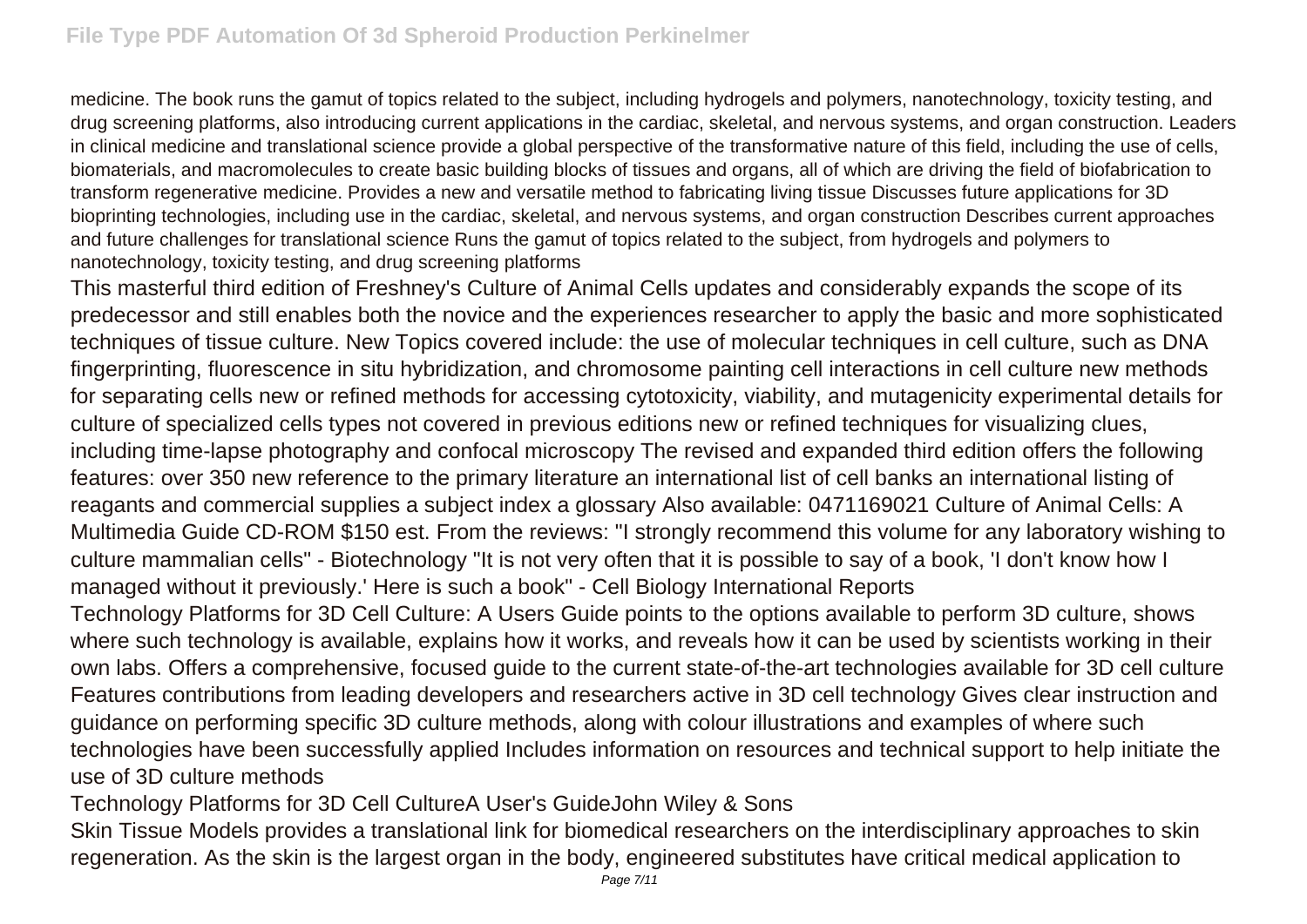patients with disease and injury – from burn wounds and surgical scars, to vitiligo, psoriasis and even plastic surgery. This volume offers readers preliminary description of the normal structure and function of mammalian skin, exposure to clinical problems and disease, coverage of potential therapeutic molecules and testing, skin substitutes, models as study platforms of skin biology and emerging technologies. The editors have created a table of contents which frames the relevance of skin tissue models for researchers as platforms to study skin biology and therapeutic approaches for different skin diseases, for clinicians as tissue substitutes, and for cosmetic and pharmaceutical industries as alternative test substrates that can replace animal models. Offers descriptions of the normal structure/function of mammalian skin, exposure to clinical problems, and more Presents coverage of skin diseases (cancer, genodermatoses, vitiligo and psoriasis) that extends to clinical requirements and skin diseases in vitro models Addresses legal requirements and ethical concerns in drugs and cosmetics in vitro testing Edited and authored by internationally renowned group of researchers, presenting the broadest coverage possible

Microfluidics for Biological Applications provides researchers and scientists in the biotechnology, pharmaceutical, and life science industries with an introduction to the basics of microfluidics and also discusses how to link these technologies to various biological applications at the industrial and academic level. Readers will gain insight into a wide variety of biological applications for microfluidics. The material presented here is divided into four parts, Part I gives perspective on the history and development of microfluidic technologies, Part II presents overviews on how microfluidic systems have been used to study and manipulate specific classes of components, Part III focuses on specific biological applications of microfluidics: biodefense, diagnostics, high throughput screening, and tissue engineering and finally Part IV concludes with a discussion of emerging trends in the microfluidics field and the current challenges to the growth and continuing success of the field.

General Biophysics, Volume II studies biological phenomena at the supramolecular and cellular levels of structure. The book considers biological phenomena on the basis of general physical principles. The text presents topics on bioenergetic processes; structure and properties of mitochondria; photo-biological processes; nonlinear dynamic processes; and physical interpretation of the most general problems of biology. Graduate and postgraduate students in the field of physical and life sciences will find this book very useful.

Every year, an estimated 1.7 million Americans sustain brain injury. Long-term disabilities impact nearly half of moderate brain injury survivors and nearly 50,000 of these cases result in death. Brain Neurotrauma: Molecular, Neuropsychological, and Rehabilitation Aspects provides a comprehensive and up-to-date account on the latest developments in the area of neurotrauma, including brain injury pathophysiology, biomarker research, experimental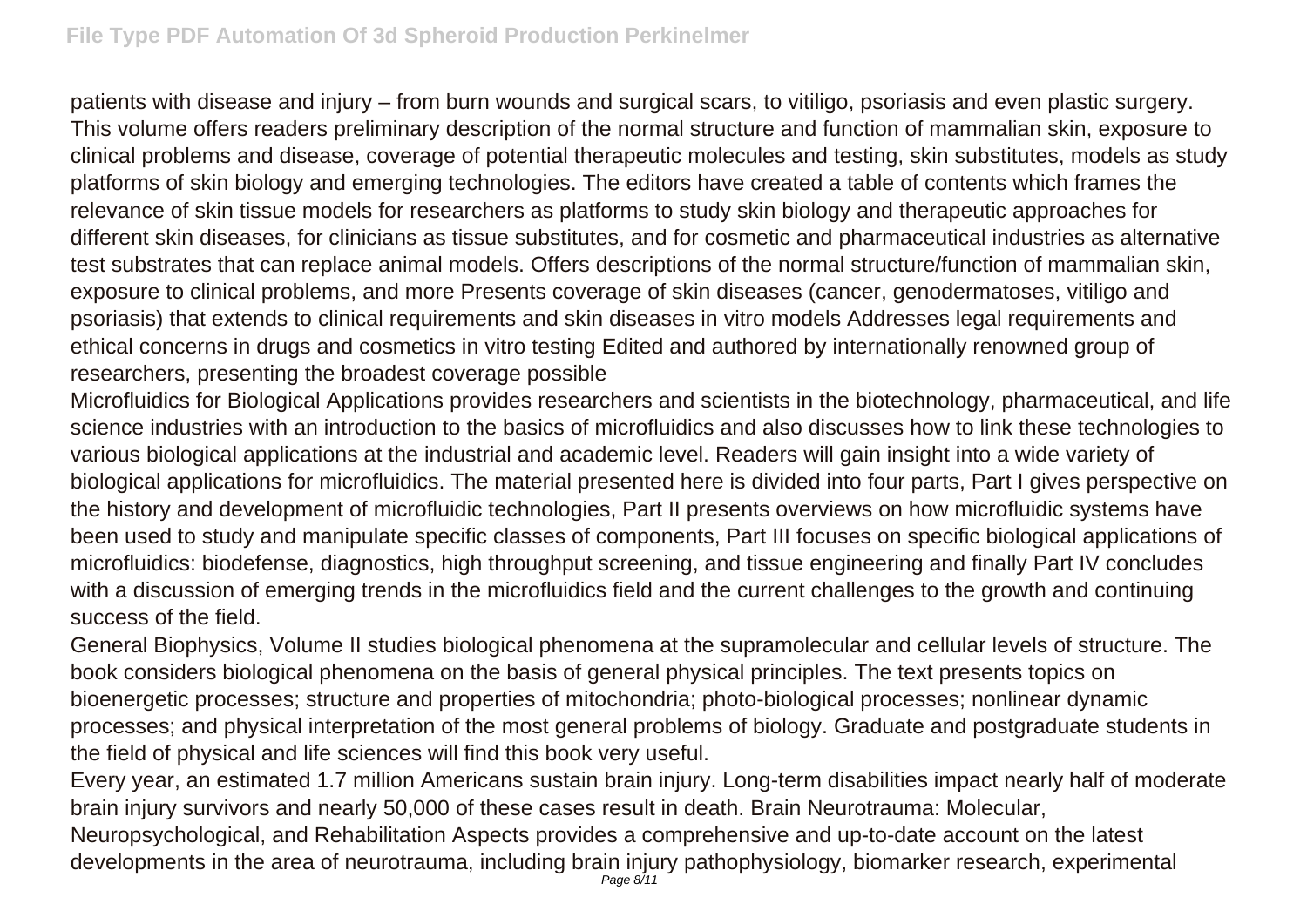models of CNS injury, diagnostic methods, and neurotherapeutic interventions as well as neurorehabilitation strategies in the field of neurotraum research. The book includes several sections on neurotrauma mechanisms, biomarker discovery, neurocognitive/neurobehavioral deficits, and neurorehabilitation and treatment approaches. It also contains a section devoted to models of mild CNS injury, including blast and sport-related injuries. Over the last decade, the field of neurotrauma has witnessed significant advances, especially at the molecular, cellular, and behavioral levels. This progress is largely due to the introduction of novel techniques, as well as the development of new animal models of central nervous system (CNS) injury. This book, with its diverse coherent content, gives you insight into the diverse and heterogeneous aspects of CNS pathology and/or rehabilitation needs.

This textbook describes the biology of different adult stem cell types and outlines the current level of knowledge in the field. It clearly explains the basics of hematopoietic, mesenchymal and cord blood stem cells and also covers induced pluripotent stem cells. Further, it includes a chapter on ethical aspects of human stem cell research, which promotes critical thinking and responsible handling of the material. Based on the international masters program Molecular and Developmental Stem Cell Biology taught at Ruhr-University Bochum and Tongji University Shanghai, the book is a valuable source for postdocs and researchers working with stems cells and also offers essential insights for physicians and dentists wishing to expand their knowledge. This textbook is a valuable complement to Concepts and Applications of Stem Cell Biology, also published in the Learning Materials in Biosciences textbook series.

The fields of microfluidics and BioMEMS are significantly impacting cell biology research and applications through the application of engineering solutions to human disease and health problems. The dimensions of microfluidic channels are well suited to the physical scale of biological cells, and the many advantages of microfluidics make it an attractive platform for new techniques in biology. This new professional reference applies the techniques of microsystems to cell culture applications. The authors provide a thoroughly practical guide to the principles of microfluidic device design and operation and their application to cell culture techniques. The resulting book is crammed with strategies and techniques that can be immediately deployed in the lab. Equally, the insights into cell culture applications will provide those involved in traditional microfluidics and BioMEMS with an understanding of the specific demands and opportunities presented by biological applications. The goal is to guide new and interested researchers and technology developers to the important areas and state-of-the-practice strategies that will enhance the efficiency and value of their technologies, devices and biomedical products. Provides insights into the design and development of microfluidic systems with a specific focus on cell culture applications Focuses on strategies and techniques for the design and fabrication of microfluidic systems and devices for cell culture Provides balanced coverage of microsystems engineering and bioengineering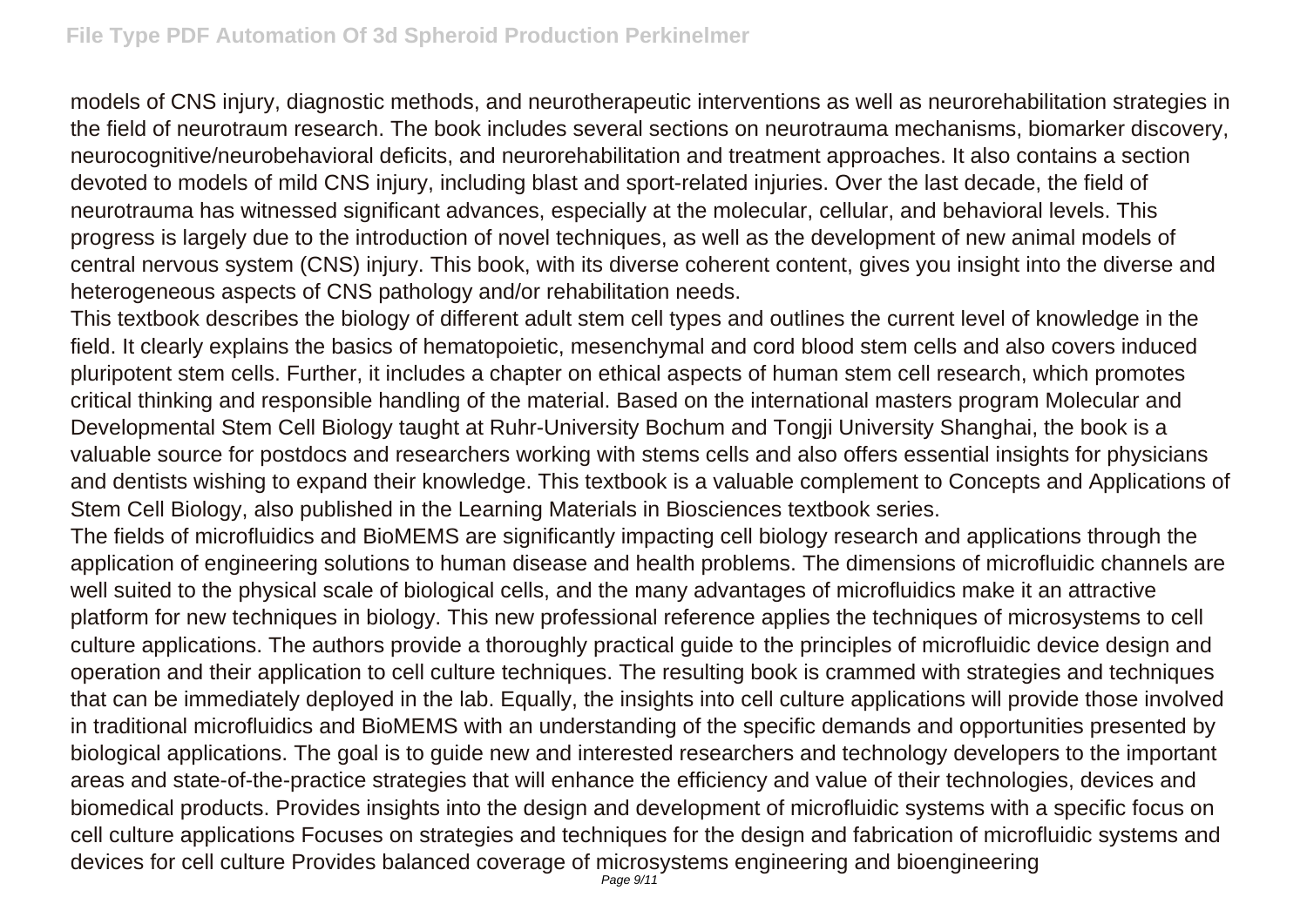Topic Editor RL is a patent inventor on exosome-related patents, PCT/AU2017/050821 and PCT/AU2016/050468. All other Topic Editors declare no competing interests with regards to the Research Topic subject.

Stem Cell Manufacturing discusses the required technologies that enable the transfer of the current laboratory-based practice of stem cell tissue culture to the clinic environment as therapeutics, while concurrently achieving control, reproducibility, automation, validation, and safety of the process and the product. The advent of stem cell research unveiled the therapeutic potential of stem cells and their derivatives and increased the awareness of the public and scientific community for the topic. The successful manufacturing of stem cells and their derivatives is expected to have a positive impact in the society since it will contribute to widen the offer of therapeutic solutions to the patients. Fully defined cellular products can be used to restore the structure and function of damaged tissues and organs and to develop stem cell-based cellular therapies for the treatment of cancer and hematological disorders, autoimmune and other inflammatory diseases and genetic disorders. Presents the first 'Flowchart' of stem cell manufacturing enabling easy understanding of the various processes in a sequential and coherent manner Covers all bioprocess technologies required for the transfer of the bench findings to the clinic including the process components: cell signals, bioreactors, modeling, automation, safety, etc. Presents comprehensive coverage of a true multidisciplinary topic by bringing together specialists in their particular area Provides the basics of the processes and identifies the issues to be resolved for large scale cell culture by the bioengineer Addresses the critical need in bioprocessing for the successful delivery of stem cell technology to the market place by involving professional engineers in sections of the book

Comprehensive Medicinal Chemistry III provides a contemporary and forward-looking critical analysis and summary of recent developments, emerging trends, and recently identified new areas where medicinal chemistry is having an impact. The discipline of medicinal chemistry continues to evolve as it adapts to new opportunities and strives to solve new challenges. These include drug targeting, biomolecular therapeutics, development of chemical biology tools, data collection and analysis, in silico models as predictors for biological properties, identification and validation of new targets, approaches to quantify target engagement, new methods for synthesis of drug candidates such as green chemistry, development of novel scaffolds for drug discovery, and the role of regulatory agencies in drug discovery. Reviews the strategies, technologies, principles, and applications of modern medicinal chemistry Provides a global and current perspective of today's drug discovery process and discusses the major therapeutic classes and targets Includes a unique collection of case studies and personal assays reviewing the discovery and development of key drugs Design Automation Methods and Tools for Microfluidics-Based Biochips deals with all aspects of design automation for microfluidics-based biochips. Experts have contributed chapters on many aspects of biochip design automation. Topics